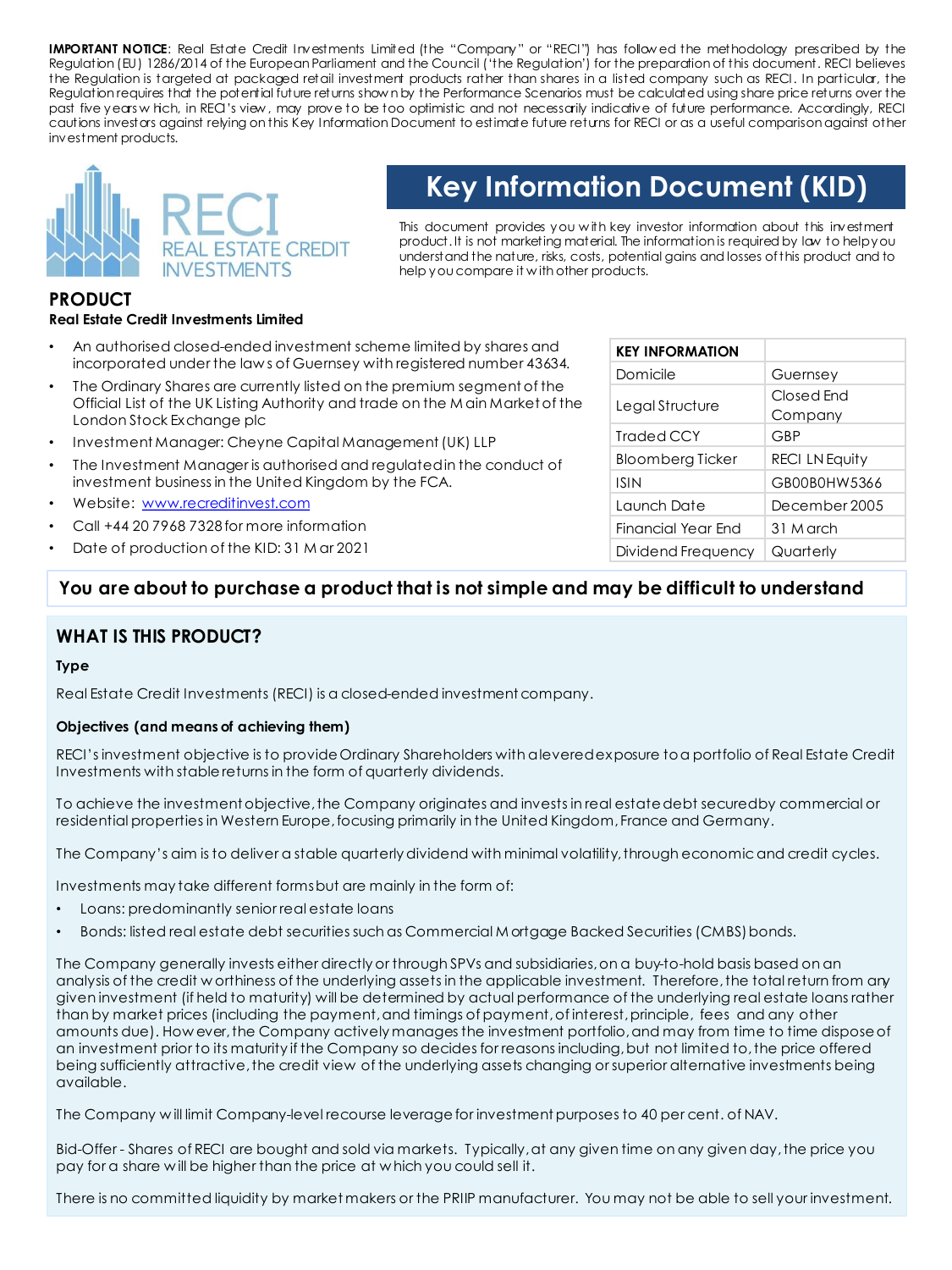#### **Intended Retail Investor**

The Company is not specifically intended for retail investors, therefore it is only intended for highly sophisticated/advised/HNW retail investors. An investment in the Shares is suitable only for investors who are capable of evaluating the merits and risks of such an investment and who have sufficient resources to be able to bear losses (which may equal the w hole amount invested) that may result from such an investment. An investment in the New Ordinary Shares should constitute part of a diversified investment portfolio. Accordingly, typical investors in the Company are expected to be institutional, professional and high net worth investors, private client fund managers and financial intermediaries and other investors w ho understand the risks involved in investing in the Company and/or who have received advice from their fund manager or financial intermediary regarding investment in the Company.

#### **Maturity Date**

The Company was established with an unlimited life but the Articles provide for a continuation resolution to be put to Shareholders at the annual general meeting of the Company to be held at every fourth annual general meeting thereafter. Therefore the PRIIP manufacturer is not entitled to terminate unilaterally.

# **WHAT ARE THE RISKS AND WHAT COULD I GET IN RETURN?**

#### **RISK INDICATOR**



. . . . . . . . . . . . . . . .



#### **Lower Risk Higher Risk**

**This risk indicator assumes you keep the product for five years.** The summary risk indicator is a guide to the level of risk of this product compared to other products. It shows how likely it is that the product will lose money because of movements in the markets or because we are not able to pay you. We have classified this product as 6 out of 7, w hich is the second-highest risk class. This rates the potential losses from future performance at a high level, and poor market conditions are very likely to impact the performance of this product. This product does not include any protection from future market performance so you could lose some or all of your investment.

### **PERFORMANCE SCENARIOS**

**Market developments in the future cannot be accurately predicted. The scenarios shown are only an indication of some of the possible outcomes based on recent returns. Actual returns could be lower.** 

| <b>Scenarios</b> |                                     | 1 year    | 3 years   | 5 years<br>(Recommended holding period) |
|------------------|-------------------------------------|-----------|-----------|-----------------------------------------|
| <b>Stress</b>    | What you might get back after costs | £447      | £3,501    | £2,451                                  |
| Scenario         | Average return each year            | -95.5%    | $-29.5\%$ | $-24.5%$                                |
| Unfavourable     | What you might get back after costs | £7.539    | £6,257    | £5,563                                  |
| Scenario         | Average return each year            | $-24.6\%$ | $-14.5%$  | $-11.1\%$                               |
| Moderate         | What you might get back after costs | £10.233   | £10.578   | £10.935                                 |
| Scenario         | Average return each year            | 2.3%      | 1.9%      | 1.8%                                    |
| Favourable       | What you might get back after costs | £13,599   | £17,509   | £21,042                                 |
| scenario         | Average return each year            | 36.0%     | 20.5%     | 16.0%                                   |

This table show s the money you could get back over the next 5 years, under different scenarios, assuming that you invest £10,000. The scenarios shown illustrate how your investment could perform. You can compare them with the scenarios of other products. The scenarios presented are an estimate of future performance based on evidence from the past on how the value of this investment varies, and are not an exact indicator. What you get will vary depending on how the market performs and how long you keep the investment. The stress scenario shows w hat you might get back in extreme market circumstances, and it does not take into account the situation w here we are not able to pay you.

### **WHAT HAPPENS IF RECI IS UNABLE TO PAY OUT?**

As a shareholder of Real Estate Credit Investments you would not be able to make a claim to the Financial Services Compensation Scheme about Real Estate Credit Investments in the event that the company is unable to pay out. Neither the Company or the Investment M anager are required to make any payment to you in respect of your investment. If the Company were liquidated you would be entitled to receive a distribution equal to your share of the Company's assets, after payment of all its creditors. There is no compensation guarantee scheme in place that applies to the Company, and if you invest in the Company, you should be prepared to assume the risk that you could lose all of your investment.